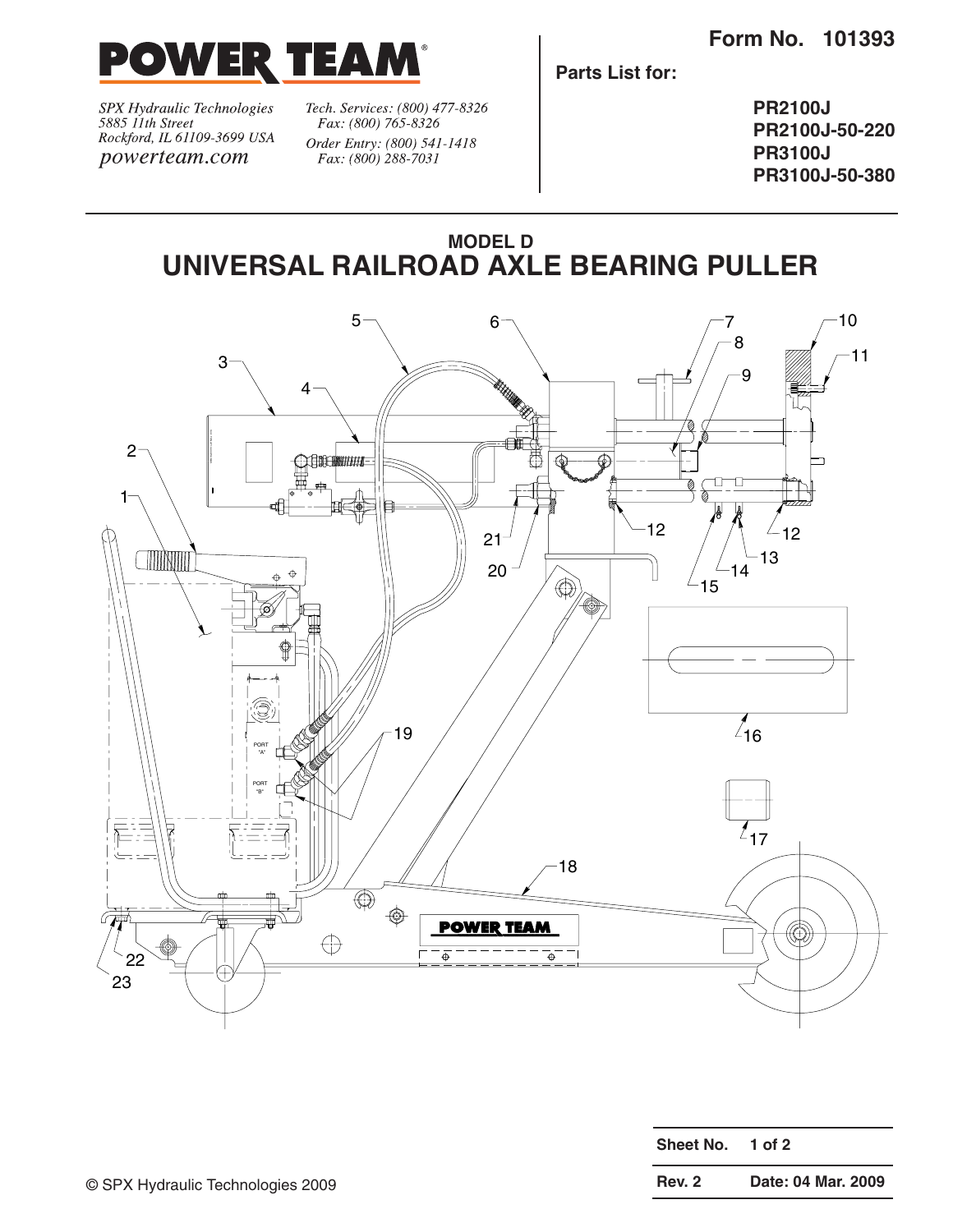## **Parts List, Form No. 101393, Back sheet 1 of 2**

| <b>Item</b>    | Part         | No.            |                                                                                |
|----------------|--------------|----------------|--------------------------------------------------------------------------------|
| No.            | No.          | Req'd          | <b>Description</b>                                                             |
| 1              | 60719        | 1              | Electric Hydraulic Pump (For PR2100J; See Form Nos.<br>100384 & 102371)        |
|                | 60719-50-220 | 1              | Electric Hydraulic Pump (For PR2100J-50-220; See Form<br>Nos. 100384 & 102371) |
|                | 60685        | 1              | Electric Hydraulic Pump (For PR3100J; See Form Nos.<br>100353 & 102337)        |
|                | 60685-50-380 | 1              | Electric Hydraulic Pump (For PR3100J-50-380; See Form<br>Nos. 100353 & 102337) |
| $\overline{c}$ | <b>P23</b>   | 1              | Hydraulic Hand Pump (See Form No. 101264)                                      |
| *3             | 64559        | 1              | Cylinder Assembly (See Form No. 101390)                                        |
| $*_{4}$        | 309221       | 2              | <b>Trade Name Decal</b>                                                        |
| 5              | 36891        | $\overline{2}$ | <b>Hose Assembly</b>                                                           |
| $*6$           | 64549        | 1              | <b>Cylinder Mounting Plate</b>                                                 |
| $\overline{7}$ | 20001        | 1              | <b>Coupling Pin</b>                                                            |
| 8              | 30413        | 1              | Adapter                                                                        |
| 9              | 30414        | 1              | <b>Guide Tube Coupler</b>                                                      |
| 10             | 420845       | 1              | <b>Pulling Shoe</b>                                                            |
| 11             | 11214        | 3              | Cap Screw (1/2-13 UNC X 2" Lg.)                                                |
| 12             |              | 8              | Soft Spacer (See note below)                                                   |
| 13             | 21498        | 4              | Special Hex Hd. Cap Screw                                                      |
| 14             | 10204        | 4              | Hex Nut (3/8-16 UNC)                                                           |
| 15             | 420372WH2    | $\overline{c}$ | <b>Installing Tube Cradle</b>                                                  |
| 16             | 30416        | 1              | <b>Installing Tube</b>                                                         |
| 17             | 21260        | 1              | <b>Adapter Forcing Plug</b>                                                    |
| 18             | 64334        | 1              | Portable Cart Assembly (See Form No. 101318)                                   |
| 19             | 10648        | 2              | 45° Elbow Fitting                                                              |
| 20             |              | 4              | Hex Nut (1-1/4-12 UNF; Torque to 100 ft. lbs. See note below)                  |
| 21             |              | 4              | Tie Rod (Torque to 100 ft. lbs. See note below)                                |
| 22             | 10076        | 4              | Hex Hd. Cap Screw (1/2-20 UNF x 7/8 Lg.)                                       |
| 23             | 10249        | 4              | Lockwasher (For 1/2 bolt)                                                      |

**NOTE: Items 12, 20 & 21 must be replaced at the same time. Order Kit No. 300673.**



## **OIL LINE HOOKUP**

#### **Note: #64564 cylinder mounting and plate assembly includes all parts on this page that are marked with an asterisk (\*).**

### **ASSEMBLY NOTE:**

1. Thread cylinder into mounting plate until bottomed out. Back out cylinder two turns and apply Loctite 242 to last two threads only. Turn cylinder in one to two turns until port holes in cylinder are lined up with holes on right side of mounting plate as shown.